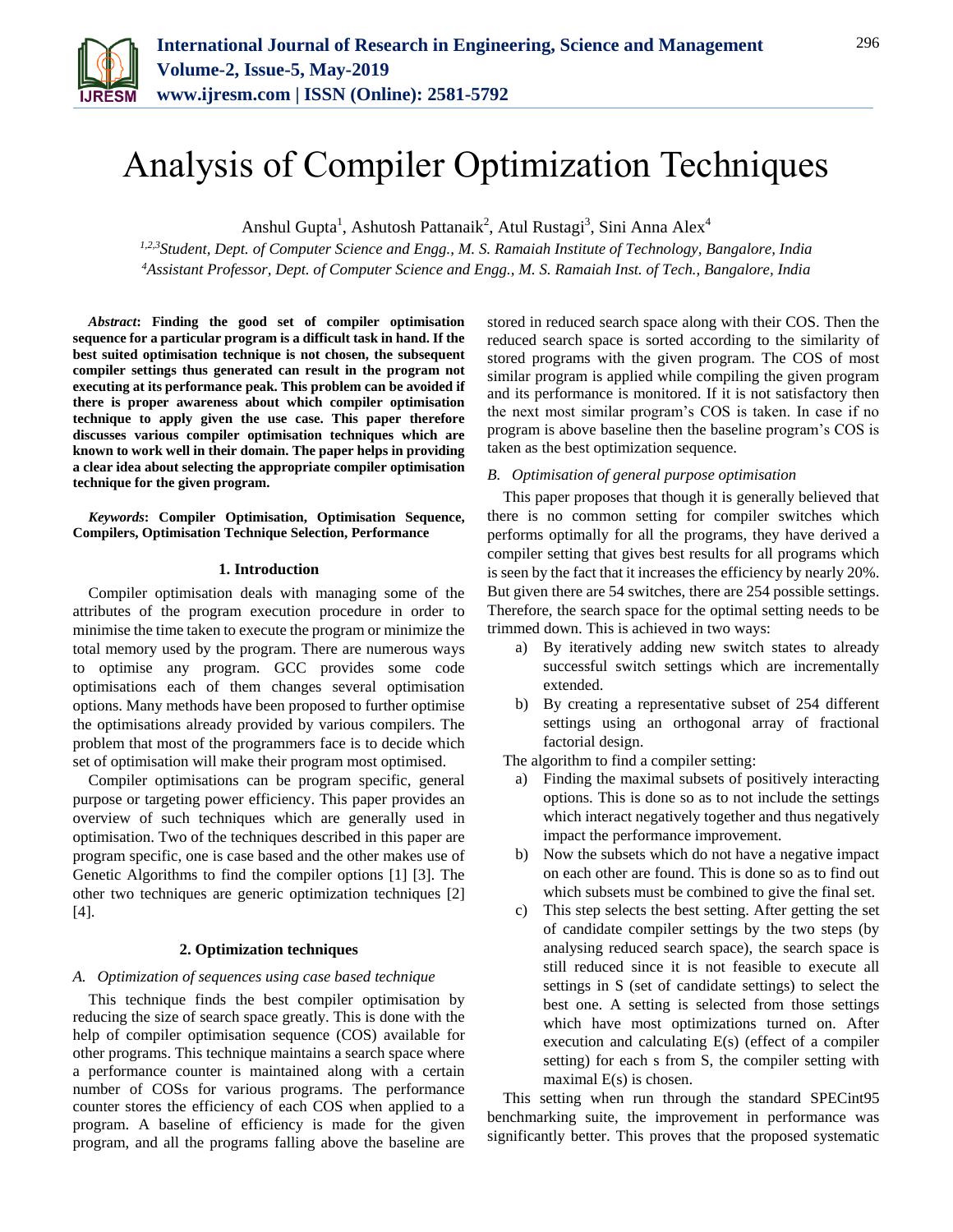

way of finding the optimal compiler setting works the way as designed.

# *C. Tuning of Compiler Optimisation Options (AcovSA)*

GNU compiler collection gives many options while compiling for optimization. GCC provides a built-in set of these options for optimization but user can also choose the set of options. As the number of possible combinations of these set is huge, thus reaching to most optimum is very hard. AcovEA (Analysis of compiler options via evolutionary algorithm) uses genetic algorithms to search for the optimum set of options. It compiles the program with every set and analyse the performance and select the best, but this process is time consuming. This paper introduces a tool AcovSA (Analysis of compiler options via simulated annealing) which reaches to similar result as AcovEA but in less time.

Simulated Annealing is a heuristic algorithm. New benchmarks are used based on multiprocessor scheduling problem with DAG test data. The number of generations is changed which compromises with the problem size and sticks with the original problem definition. DAG scheduling problem is solved using genetic algorithms (GA). First the preprocessing of DAG test data needs to be done and then GA is used to iterate on the solution. To reduce the number of iterations, number of iterations are reduced to 10. Keeping the number of iterations less can be a good compromise for complexity of problem. The proposed alternative approach gives a good optimization option set with better performance.

# *D. Embedded Softwares - Impact of Compiler Optimisations*

In compilers, power and energy optimization can be done by compile time analysis and code reshaping that can be further implemented in hardware along with circuit design. But current compilers are unaware of the energy details of the processor and are only tuned for performance and code size.

In recent times, global optimization levels (-o0 to -o3) are used to study the effects of compilers on power consumption and energy dissipation. In previous works effect of architectural features like dual memory accesses and packing of instructions into pairs, and instruction level power models are used to study energy consumption on programmable processors. Influence of high-level compiler optimization like loop unrolling and fusion were also studied.

When effect of optimization was studied on energy and power consumption it was found that more aggressive optimization (-o3 and -o2) consumes more power when compared to less aggressive one but when software loop pipelining features of -o3 and -o2 were taken consideration then they provide substantial energy savings as compared to -o1, o0, and no optimization which uses more variables and prefetched data for most of the benchmarks.

On analysing the effect of optimization levels on other execution characteristics like cache miss, it was found that more the cache miss more will be the CPU stall cycles but in case of optimization level -o3 which supports pipelining, pipelining

miss hides the miss overhead by overlapping the processing of several cache misses. Thus, in case of -o3 level stall cycles decreased but no effect on power consumption. Also, power consumption is inversely proportional to parallelization.

Thus we can conclude that energy usage while running an algorithm with -o3 optimization level is significantly decreased by 95.6%. Also, the aim to decrease power consumption is not much entertained and that is why to target both performance and power consumption it is recommended to use -o3 while disabling the software pipelined loop using -mu in conjunction with -o3.

# **3. Discussion results**

The paper discusses different compiler optimization techniques. These methods are used in different scenarios with a common goal - that is to optimize the performance of the running code or the machine. Depending on the use case, the paper gives an insight about which algorithm to select. For deciding the compiler settings for a program, any technique which focuses on optimising performance of the given program can be used. This results in the choice of two techniques – AcovSA and case based technique. If computation involves executing a program that is similar to that of those already optimised to its best known performance measure, then those optimisation sequences can be used to optimise the given program. This reduces the exploratory state space and causes a performance gain. On the other hand using less or non-similar programs increases number of optimisation sequences, which in turn increases the search time. Hence case-based approach should be used in this scenario.

It can be seen that if execution time of the given program is large, then the process of discovering good compiler options becomes very difficult. For programs with large execution time, AcovSA can be used as it uses GA with reduced number of iterations to find the optimised compiler options. This compromise is acceptable for problems with such large complexity.

For the generic use, the readily available optimisation techniques can be used and/or modified for better performance. These techniques sets the different optimisation options dynamically depending on the program being executed and thus are better for the quick and efficient optimization. Along with these techniques for energy consumption, the pipelining in loop can be introduced. The parallel search for the best optimisation set can greatly reduce the power consumption as well as decrease the execution time.

#### **4. Conclusion**

This paper gives an idea of which compiler optimisation technique to be used depending on the use case. This helps greatly in achieving the proper performance and productivity as it eases decision making during testing or development.